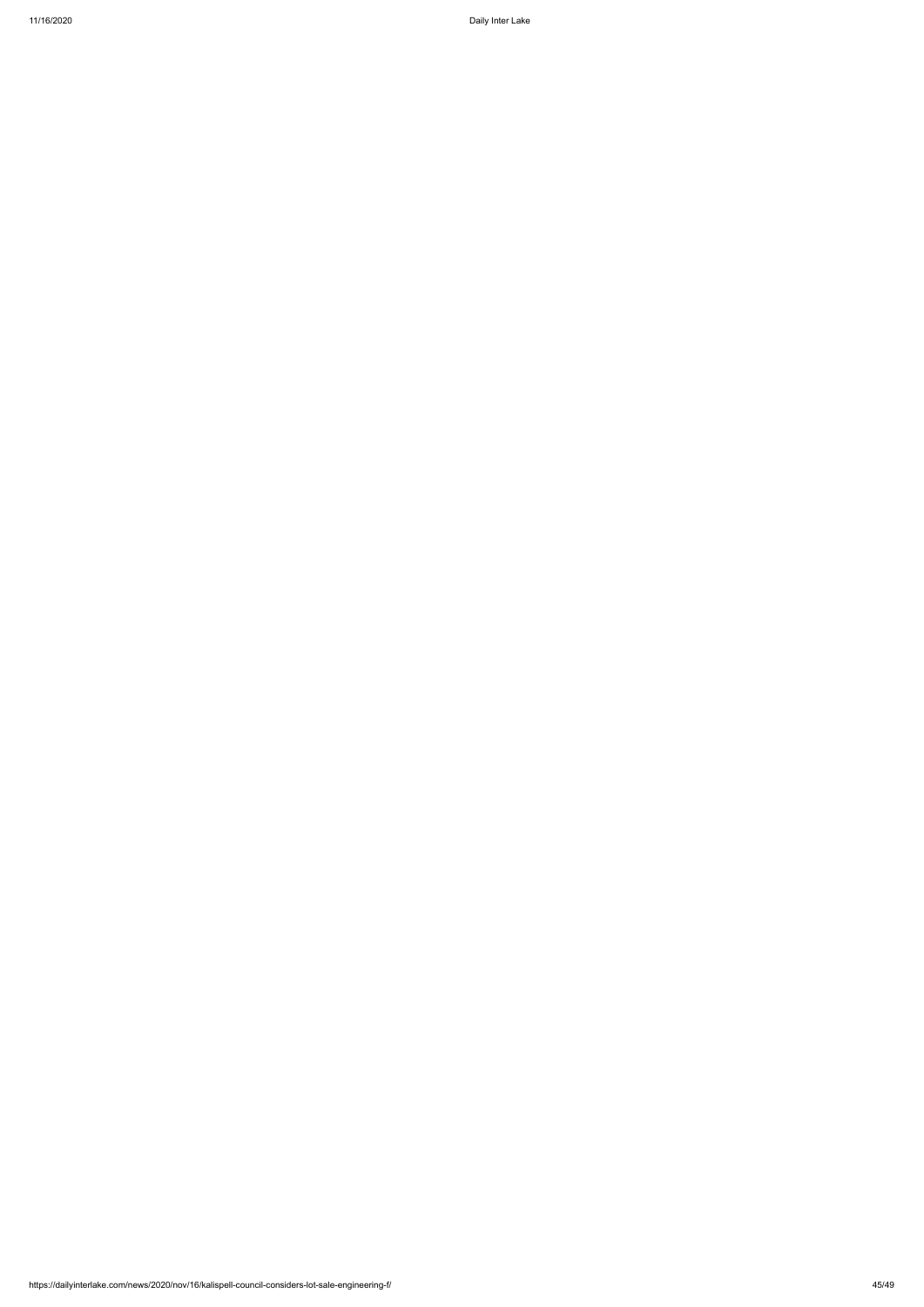!function(){"use strict";function r(t){return(r="function"==typeof Symbol&&"symbol"==typeof Symbol.iterator?function(t){return typeof t}:function(t){return t&&"function"==typeof

Symbol&&t.constructor===Symbol&&t!==Symbol.prototype?"symbol":typeof t})(t)}function i(t,e){for(var n=0;n<e.length;n++){var a=e[n];a.enumerable=a.enumerable|!1,a.configurable=!0,"value"in a&& (a.writable=!0),Object.defineProperty(t,a.key,a)}}function d(t,e,n){return e in t?Object.defineProperty(t,e,{value:n,enumerable:!0,configurable:!0,writable:!0}):t[e]=n,t}function \$(e){for(var t=1;t<arguments.length;t++){var

n=null!=arguments[t]?arguments[t]:{},a=Object.keys(n);"function"==typeof Object.getOwnPropertySymbols&&(a=a.concat(Object.getOwnPropertySymbols(n).filter(function(t){return Object.getOwnPropertyDescriptor(n,t).enumerable}))),a.forEach(function(t){d(e,t,n[t])})}return e}function h(t,e){return function(t){if(Array.isArray(t))return t}(t)||function(t,e){var n=[],a=!0,r=!1,i=void 0;try{for(var o,c=t[Symbol.iterator]();!(a=(o=c.next()).done)&&(n.push(o.value),!e||n.length!==e);a=!0);}catch(t){r=!0,i=t}finally{try{a||null==c.return||c.return()}finally{ff(r)throw i}}return n}(t,e)||function(){throw new TypeError("I attempt to destructure non-iterable instance")}()}function m(t){return function(t){if(Array.isArray(t)){for(var e=0,n=new Array(t.length);e<t.length;e++)n[e]=t[e];return n}}(t)||function(t){if(Symbol.iterator in Object(t)|

Arguments]"===Object.prototype.toString.call(t))return Array.from(t)}(t)||function(){throw new TypeError("Invalid attempt to spread non-iterable instance")}()}var t=function(){},e={},n={},a=null,o= {mark:t,measure:t};try{"undefined"!=typeof window&&(e=window),"undefined"!=typeof document&&(n=document),"undefined"!=typeof MutationObserver&&(a=MutationObserver),"undefined"!=typeof performance&& (o=performance)}catch(t){}var c=(e.navigator||{}).userAgent,s=void 0===c?"":c,v=e,b=n,l=a,f=o,u=!!v.document,p=!!b.documentElement&&!!b.head&&"function"==typeof b.addEventListener&&"function"==typeof b.createElement,k=~s.indexOf("MSIE")||~s.indexOf("Trident/"),g="\_\_\_FONT\_AWESOME\_\_\_",A=16,y="fa",w="svg-inline--fa",tt="data-fa-i2svg",x="data-fa-pseudo-element",S="data-fa-pseudo-elementpending",C="data-prefix",O="data-icon",M="fontawesome-i2svg",N="async",P=["HTML","HEAD","STYLE","SCRIPT"],E=function(){try{return!0}catch(t){return!1}}(),z= {fas:"solid",far:"regular",fal:"light",fad:"duotone",fab:"brands",fak:"kit",fa:"solid"},j={solid:"fas",regular:"far",light:"fal",duotone:"fad",brands:"fab",kit:"fak"},L="fa-layers-text",R=/Font Awesome ([5 ]\*) (Solid|Regular|Light|Duotone|Brands|Free|Pro|Kit).\*/,F={900:"fas",400:"far",normal:"far",300:"fal"},I=[1,2,3,4,5,6,7,8,9,10],T=I.concat([11,12,13,14,15,16,17,18,19,20]),\_=["class","data-prefix","data-icon","data-fatransform","data-fa-mask"],U={GROUP:"group",SWAP\_OPACITY:"swap-opacity",PRIMARY:"primary",SECONDARY:"secondary"},H=["xs","sm","lg","fw","ul","li","border","pull-left","pull-right","spin","pulse","rotate-

(q.observeMutations=!1);var W=/\/js\/.\*\.js.\*/,X='Manually set config.fetchSvgFrom = "URL" or use <script data-fetch-svg-from="URL" ...> to explicitly configure.';if(q.autoFetchSvg&&!q.fetchSvgFrom&&b&&b.currentScript){var G=b.currentScript.getAttribute("src");-1<G.search(W)&&(E||console.info("Font Awesome SVG Auto-fetching URL has been determined using document.currentScript. This features is not supported in any version of Internet Explorer. ".concat(X)),q.fetchSvgFrom=G.replace(W,"/svgs"))}if(q.fetchSvgFrom){var K=b.createElement("a");K.href=q.fetchSvgFrom,q.fetchSvgFrom=K.href}!q.autoFetchSvg||q.fetchSvgFrom||E||(console.error("Disabling Font Awesome auto-fetching of SVG icons (it was enabled) because we could not guess the correct URL to load them from. ".concat(X)),q.autoFetchSvg=!1);var et=\$({},q);v.FontAwesomeConfig=et;var B=v||{};B[g]||(B[g]={}),B[g].styles||(B[g].styles={}),B[g].hooks||(B[g].hooks={}),B[g].shims||

90","rotate-180","rotate-270","flip-horizontal","flip-vertical","flip-both","stack","stack-1x","stack-2x","inverse","layers","layers-text","layerscounter",U.GROUP,U.SWAP\_OPACITY,U.PRIMARY,U.SECONDARY].concat(I.map(function(t){return"".concat(t,"x")})).concat(T.map(function(t){return"w-".concat(t)})),Y=v.FontAwesomeConfig|| {};if(b&&"function"==typeof b.querySelector){var D=[["data-family-prefix","familyPrefix"],["data-replacement-class","replacementClass"],["data-auto-replace-svg","autoReplaceSvg"],["data-auto-add-css","autoAddCss"],

(t.\_state=it,t.\_data=e,mt(xt,t))}function yt(t){t.\_then=t.\_then.forEach(ht)}function wt(t){t.\_state=ot,yt(t)}function xt(t){t.\_state=ct,yt(t),lt.\_handled&&lt&&global.process.emit("unhandledRejection",t.\_data,t)}function kt {global.process.emit("rejectionHandled",t)}function At(t){if("function"!=typeof t)throw new TypeError("Promise resolver "+t+" is not a function");if(this instanceof At==!1)throw new TypeError("Failed to construct 'Promise':

["data-auto-a11y","autoA11y"],["data-search-pseudo-elements","searchPseudoElements"],["data-observe-mutations","observeMutations"],["data-mutate-approach","mutateApproach"],["data-keep-originalsource","keepOriginalSource"],["data-measure-performance","measurePerformance"],["data-show-missing-icons","showMissingIcons"]];D.push(["data-auto-fetch-svg","autoFetchSvg"],["data-fetch-svgfrom","fetchSvgFrom"],["data-fetch-uploaded-svg-from","fetchUploadedSvgFrom"]),D.forEach(function(t){var e,n=h(t,2),a=n[0],r=n[1],i=""===(e=function(t){var e=b.querySelector("script["+t+"]");if(e)return e.getAttribute(t)}(a))||"false"!==e&&("true"===e||e);null!=i&&(Y[r]=i)})}var V= {familyPrefix:y,replacementClass:w,autoReplaceSvg:!0,autoAddCss:!0,autoA11y:!0,searchPseudoElements:!1,observeMutations:!0,mutateApproach:"async",keepOriginalSource:!0,measurePerformance:!1,showMissing

Nt="0123456789abcdefghijklmnopqrstuvwxyzABCDEFGHIJKLMNOPQRSTUVWXYZ";function Pt(){for(var t=12,e="";0<t--;)e+=Nt[62\*Math.random()|0];return e}function Et(t){for(var e=[],n=(t||[]).length>>>0;n--;)e[n]=t[n];return e}function zt(t){return t.classList?Et(t.classList):(t.getAttribute("class")||"").split(" ").filter(function(t){return t})}function jt(t,e){var n,a=e.split("-"),r=a[0],i=a.slice(1).join("-");return r!== (n=i,~H.indexOf(n))?null:i}function Lt(t){return"".concat(t).replace(/&/g,"&").replace(/"/g,""").replace(//g,"'").replace(/</g,"&lt;").replace(/>/g,"&gt;")}function Rt(n){return Object.keys(n|| {}).reduce(function(t,e){return t+"".concat(e,": ").concat(n[e],";")},"")}function Ft(t){return t.size!==Ot.size||t.x!==Ot.x||t.y!==Ot.y||t.rotate!==Ot.rotate||t.flipX||t.flipY}function It(t){var e=t.transform,n=t.containerWidth,a=t.iconWidth,r={transform:"translate(".concat(n/2," 256)")},i="translate(".concat(32\*e.x,", ").concat(32\*e.y,") "),o="scale(".concat(e.size/16\*(e.flipX?-1:1),", ").concat(e.size/16\*(e.flip -1:1),") ").c="rotate(".concat(e.rotate," 0 0)"):return{outer:r.inner:{transform:"".concat(i," ").concat(o," ").concat(c)}.path:{transform:"translate(".concat(a/2\*-1,"-256)"}}}}var Tt={x:0,y:0,width:"100%",height:"100%"};f \_t(t){var e=!(1<arguments.length&&void 0!==arguments[1])||arguments[1];return t.attributes&&(t.attributes.fill||e)&&(t.attributes.fill="black"),t}function Ut(t){var e=t.icons,n=e.main,a=e.mask,r=t.prefix,i=t.iconName,o=t.transform,c=t.symbol,s=t.title,l=t.maskId,f=t.titleId,u=t.extra,d=t.watchable,m=void 0!==d&&d,h=a.found?a:n,p=h.width,g=h.height,v="fak"===r,b=v?"":"fa-w-

(B[g].shims=[]);var J=B[g],Q=[],Z=!1;function nt(t){p&&(Z?setTimeout(t,0):Q.push(t))}p&&((Z= (b.documentElement.doScroll?/^loaded|^c/:/^loaded|^i|^c/).test(b.readyState))||b.addEventListener("DOMContentLoaded",function t(){b.removeEventListener("DOMContentLoaded",t),Z=1,Q.map(function(t){return t()})}));var at,rt="pending",it="settled",ot="fulfilled",ct="rejected",st=function(){},lt="undefined"!=typeof global&&void 0!==global.process&&"function"==typeof global.process.emit,ft="undefined"==typeof setImmediate? setTimeout:setImmediate,ut=[];function dt(){for(var t=0;t<ut.length;t++)ut[t][0](ut[t][1]);at=!(ut=[])}function mt(t,e){ut.push([t,e]),at||(at=!0,ft(dt,0))}function ht(t){var

e=t.owner,n=e.\_state,a=e.\_data,r=t[n],i=t.then;if("function"==typeof r){n=ot;try{a=r(a)}catch(t){bt(i,t)}}pt(i,a)||(n===ot&&gt(i,a),n===ct&&bt(i,a))}function pt(e,n){var a;try{if(e===n)throw new TypeError("A promises

".concat(Math.ceil(p/g\*16)),y=[et.replacementClass,i?"".concat(et.familyPrefix,"-").concat(i):"",b].filter(function(t){return-1===u.classes.indexOf(t)}).filter(function(t){return"!==t|!!!t}).concat(u.classes).join(""),w={c [],attributes:\$({},u.attributes,{"data-prefix":r,"data-icon":i,class:y,role:u.attributes.role||"img",xmlns:"http://www.w3.org/2000/svg",viewBox:"0 0 ".concat(p," ").concat(g)})},x=v&&!~u.classes.indexOf("fa-fw")? {width:"".concat(p/g\*16\*.0625,"em")}:{};m&&(w.attributes[tt]=""),s&&w.children.push({tag:"title",attributes:{id:w.attributes["aria-labelledby"]||"title-".concat(f||Pt())},children:[s]});var k,A,S,C,O,M,N,P,E,z,j,L,R,F,I,T,\_,U,H,Y,D,V,q,W,X,G,K,B=\$({},w,{prefix:r,iconName:i,main:n,mask:a,maskId:l,transform:o,symbol:c,styles:\$({},x,u.styles)}),J=a.found&&n.found?(S= (k=B).children,C=k.attributes,O=k.main,M=k.mask,N=k.maskId,P=k.transform,E=O.width,z=O.icon,j=M.width,L=M.icon,R=It({transform:P,containerWidth:j,iconWidth:E}),F={tag:"rect",attributes:\$({},Tt, {fill:"white"})}.l=z.children?{children.z.children.map( t)}:{}.T={taq:"q".attributes:\${{}.R.inner).children:[ t(\${{taq:z.taq.attributes:\${{}.R.attributes:\${}}.z.attributes.\${}}.z.attributes:\${}.R.puter}}})}. ={taq:"q".attr ".concat(N||Pt()),H="clip-".concat(N||Pt()),Y={tag:"mask",attributes:\$({},Tt,{id:U,maskUnits:"userSpaceOnUse",maskContentUnits:"userSpaceOnUse"}),children:[F,\_]},D={tag:"defs",children:[{tag:"clipPath",attributes: {id:H},children:(A=L,"g"===A.tag?A.children:[A])},Y]},S.push(D,{tag:"rect",attributes:\$({fill:"currentColor","clip-path":"url(#".concat(H,")"),mask:"url(#".concat(U,")")},Tt)}),{children:S,attributes:C}):function(t){var e=t.children,n=t.attributes,a=t.main,r=t.transform,i=Rt(t.styles);if(0<i.length&&(n.style=i),Ft(r)){var o=It({transform:r,containerWidth:a.width,iconWidth:a.width});e.push({tag:"g",attributes:\$({},o.outer),children: [{tag:"g",attributes:\$({},o.inner),children:[{tag:a.icon.tag,children:a.icon.children,attributes:\$({},a.icon.attributes,o.path)}]}]})}else e.push(a.icon);return{children:e,attributes:n}}(B),Q=J.children,Z=J.attributes;return B.children=Q,B.attributes=Z,c?(q=(V=B).prefix,W=V.iconName,X=V.children,G=V.attributes,K=V.symbol,[{tag:"svg",attributes:{style:"display: none;"},children:[{tag:"symbol",attributes:\$({},G,{id:!0===K?"".concat(q,"-

callback cannot return that same promise.");if(n&&("function"==typeof n||"object"===r(n))){var t=n.then;if("function"==typeof t)return t.call(n,function(t){a||(a=!0,n===t?vt(e,t):gt(e,t))},function(t){a||

Please use the 'new' operator, this object constructor cannot be called as a function.");this.\_then=[],function(t,e){function n(t){bt(e,t)}try{t(function(t){gt(e,t)},n)}catch(t){n(t)}}(t,this)}At.prototype=

 $(a=!0, b t(e,t))\}$ ,!0}}catch(t){return a||bt(e,t),!0}return!1}function gt(t,e){t!==e&&pt(t,e)||vt(t,e)}function vt(t,e){t.\_state===rt&&(t.\_state=it,t.\_data=e,mt(wt,t))}function bt(t,e){t.\_state===rt&&

{constructor:At,\_state:rt,\_then:null,\_data:void 0,\_handled:!1,then:function(t,e){var n={owner:this,then:new this.constructor(st),fulfilled:t,rejected:e};return!e&&!t||this.\_handled|| (this.\_handled=!0,this.\_state===ct&&lt&&mt(kt,this)),this.\_state===ot||this.\_state===ct?mt(ht,n):this.\_then.push(n),n.then},catch:function(t){return this.then(null,t)}},At.all=function(c){if(!Array.isArray(c))throw new TypeError("You must pass an array to Promise.all().");return new At(function(n,t){var a=[],r=0;function e(e){return r++,function(t){a[e]=t,--r||n(a)}}for(var i,o=0;o<c.length;o++)(i=c[o])&&"function"==typeof i.then? i.then(e(o),t):a[o]=i;r||n(a)})},At.race=function(r){if(!Array.isArray(r))throw new TypeError("You must pass an array to Promise.race().");return new At(function(t,e){for(var n,a=0;a<r.length;a++)(n=r[a])&&"function"==typeof n.then?n.then(t,e):t(n)})},At.resolve=function(e){return e&&"object"===r(e)&&e.constructor===At?e:new At(function(t){t(e)})},At.reject=function(n){return new At(function(t,e){e(n)})};var St="function"==typeof Promise? Promise:At,Ct=A,Ot={size:16,x:0,y:0,rotate:0,flipX:!1,flipY:!1};function Mt(t){if(t&&p){var e=b.createElement("style");e.setAttribute("type","text/css"),e.innerHTML=t;for(var n=b.head.childNodes,a=null,r=n.length-1;-1<r;r- -){var i=n[r],o=(i.tagName||"").toUpperCase();-1<["STYLE","LINK"].indexOf(o)&&(a=i)}return b.head.insertBefore(e,a),t}}var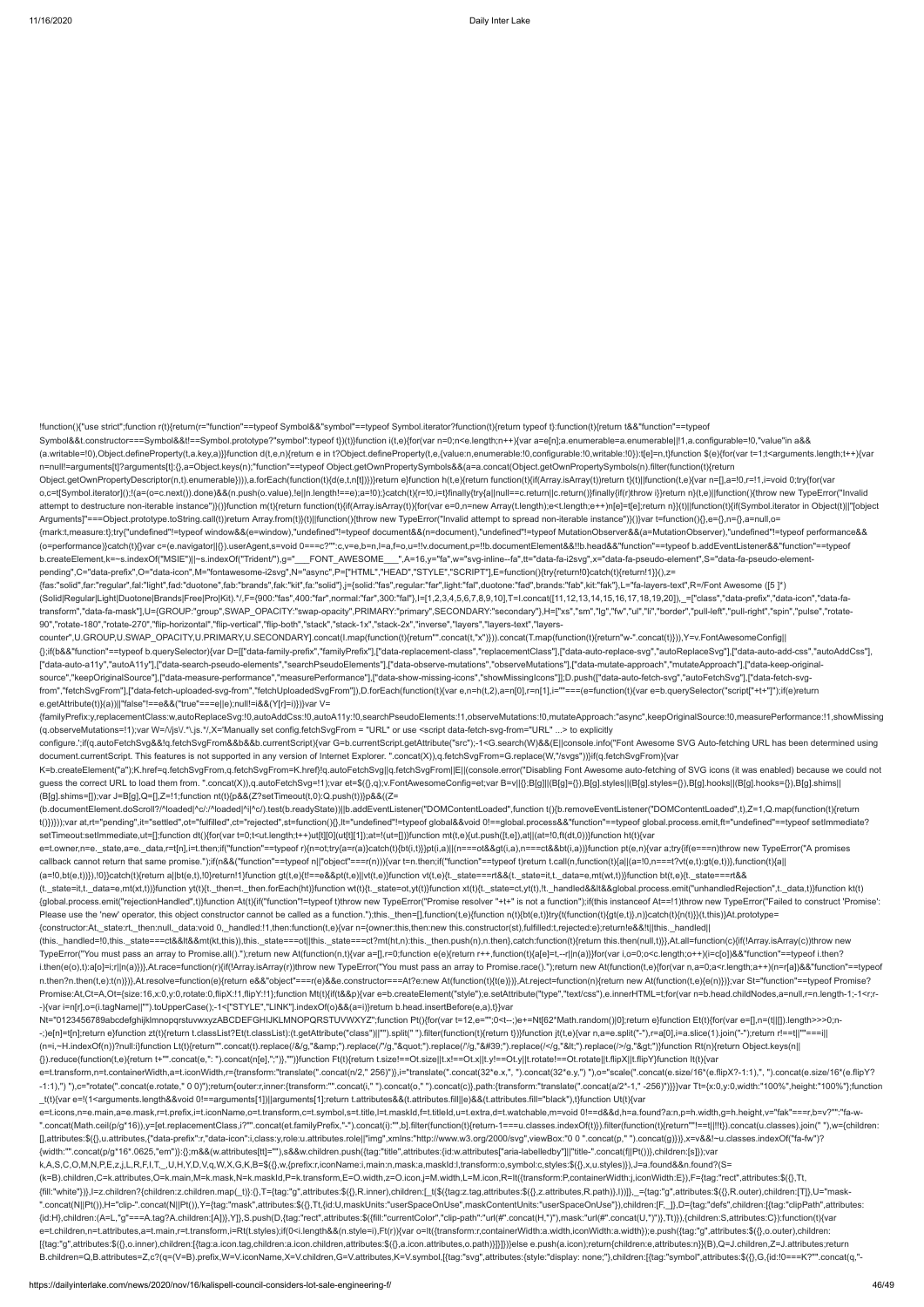").concat(et.familyPrefix,"-").concat(W):K}),children:X}]}]):function(t){var e=t.children,n=t.main,a=t.mask,r=t.attributes,i=t.styles,o=t.transform;if(Ft(o)&&n.found&&!a.found){var c=n.width/n.height/2,s=.5;r.style=Rt(\${{} {"transform-origin":"".concat(c+o.x/16,"em ").concat(s+o.y/16,"em")}))}return[{tag:"svg",attributes:r,children:e}]}(B)}function Ht(t){var e=t.content,n=t.width,a=t.height,r=t.transform,i=t.title,o=t.extra,c=t.watchable,s=v 0!==c&&c,l=\$({},o.attributes,i?{title:i}:{},{class:o.classes.join(" ")});s&&(l[tt]="");var f,u,d,m,h,p,g,v,b,y=\$({},o.styles);Ft(r)&&(y.transform=(u=(f={transform:r,startCentered:!0,width:n,height:a}).transform,d=f.width,m 0===d?A:d,h=f.height,p=void 0===h?A:h,g=f.startCentered,b="",b+=(v=void 0!==g&&g)&&k?"translate(".concat(u.x/Ct-m/2,"em, ").concat(u.y/Ct-p/2,"em) "):v?"translate(calc(-50% + ".concat(u.x/Ct,"em), calc(-50% + ").concat(u.y/Ct,"em)) "):"translate(".concat(u.x/Ct,"em, ").concat(u.y/Ct,"em) "),b+="scale(".concat(u.size/Ct\*(u.flipX?-1:1),", ").concat(u.size/Ct\*(u.flipY?-1:1),") "),b+="rotate(".concat(u.rotate,"deg) ")),y["-webkittransform"]=y.transform);var w=Rt(y);0<w.length&&(l.style=w);var x=[];return x.push({tag:"span",attributes:l,children:[e]}),i&&x.push({tag:"span",attributes:{class:"sr-only"},children:[i]}),x}var Yt=function() {},Dt=et.measurePerformance&&f&&f.mark&&f.measure?f:{mark:Yt,measure:Yt},Vt='FA "5.15.1"',qt=function(t){Dt.mark("".concat(Vt," ").concat(t," ends")),Dt.measure("".concat(Vt," ").concat(t),"".concat(Vt," ").concat(t," begins"),"".concat(Vt," ").concat(t," ends"))},Wt={begin:function(t){return Dt.mark("".concat(Vt," ").concat(t," begins")),function({feturn qt(t)}},end:qt},Xt=function(t,e,n,a){var r,i,o,c,s,l=Object.keys(t),f=l.length,u=v 0!==a?(c=e,s=a,function(t,e,n,a){return c.call(s,t,e,n,a)}):e;for(o=void 0===n?(r=1,t[l[0]]):(r=0,n);r<f;r++)o=u(o,t[i=l[r]],i,t);return o};function Gt(t){for(var e="",n=0;n<t.length;n++){e+= ("000"+t.charCodeAt(n).toString(16)).slice(-4)}return e}function Kt(t){if(1!==t.length)return!1;var e,n,a,r,i,o=(n=0,r=(e=t).length,55296<=(i=e.charCodeAt(n))&&i<=56319&&n+1<r&&56320<= (a=e.charCodeAt(n+1))&&a<=57343?1024\*(i-55296)+a-56320+65536:i);return 57344<=o&&o<=63743}function Bt(t,a){var e=(2<arguments.length&&void 0!==arguments[2]?arguments[2]:{}).skipHooks,n=void 0!==e&&e,r=Object.keys(a).reduce(function(t,e){var n=a[e];return!!n.icon?t[n.iconName]=n.icon:t[e]=n,t},{});"function"!=typeof J.hooks.addPack||n?J.styles[t]=\$({},J.styles[t]|| {},r):J.hooks.addPack(t,r),"fas"===t&&Bt("fa",a)}var Jt=/viewBox="0 0 ([0-9]+) ([0-9]+)"/,Qt=/path d="([^"]+)"/,Zt=/path d="([^"]+)".\*path d="([^"]+)"/;var \$t=J.styles,te=J.shims,ee={},ne={},ae={};function re(t,e,n){var a,r,i,o,c,s,l=(i=r=null,o=(a=n).match(Jt),c=a.match(Qt),(s=a.match(Zt))?i=[s[1],s[2]]:c&&(i=c[1]),o&&i&&(r=[parseInt(o[1],10),parseInt(o[2],10),[],null,i]),r);l&&!Kt(e)&&(Bt(t,d({},e,l),{skipHooks:!0}),se()),ie[t] [e].map(function(t){t(l)}),delete ie[t][e]}var ie={};function oe(t,e){return Kt(t)?"unicode/".concat(Gt(t)).concat(void 0===e?"":"-".concat(e),".svg"):"".concat(t).concat(toid 0===e?"":"-".concat(oid 0===e?"":"-".concat(e) {var t=2<arguments.length&&void 0!==arguments[2]?arguments[2]:{},o="fak"===r,e=t.url,c=void 0===e?et.fetchSvgFrom:e,n=t.uploadedSvgUrl,s=void 0===n?et.fetchUploadedSvgFrom:n,a=t.headers,l=void 0===a? {}:a,f=t.token,u=t.version;return ie[r]&&ie[r][i]||(ie[r]=\$({},ie[r]||{},d({},i,[]))),new St(function(e,t){if(!c)return t(new Error("No URL available to fetch SVGs from. Specify in params or by setting config.fetchSvgFrom"));if(o&&!s)return t(new Error("No URL available to fetch kit SVGs from. Specify in params or by setting config.fetchKitSvgFrom"));var n=o?"".concat(s,"/").concat(f,"/icons/").concat(6(i,iu)):"".concat(oe(i,u)):"".concat(c,"/").concat(z[r],"/").concat(oe(i));if(J.styles[r]&&J.styles[r][i])return e(J.styles[r][i]);if(ie[r][i].push(function({{(t)})},1===ie[ fetch)fetch(n,{headers:l,mode:"cors"}).then(function(t){return t.text()}).then(function(t){re(r,i,t)}).catch(function(){re(r,i,"")});else if("function"==typeof XMLHttpRequest){var a=new XMLHttpRequest;a.addEventListener("loadend",function(){this.responseText?re(r,i,this.responseText):re(r,i,"")}),a.open("GET",n),Object.keys(l).forEach(function(t){a.setRequestHeader(t,l[t])}),a.send()}else re(r,i,"")})},se=function(){var t=function(a){return Xt(\$t,function(t,e,n){return t[n]=Xt(e,a,{}),t},{})};ee=t(function(t,e,n){return e[3]&&(t[e[3]]=n),t}),ne=t(function(e,t,n){var a=t[2];return e[n]=n,a.forEach(function(t) {e[t]=n}),e});var i="far"in \$t;ae=Xt(te,function(t,e){var n=e[0],a=e[1],r=e[2];return"far"!==a||i||(a="fas"),t[n]={prefix:a,iconName:r},t},{})};function le(t,e){return(ee[t]||{})[e]}se();var fe=J.styles,ue=function() {return{prefix:null,iconName:null,rest:[]}};function de(t){return t.reduce(function(t,e){var n=jt(et.familyPrefix,e);if(fe[e])t.prefix=e;else if(et.autoFetchSvg&&-1<Object.keys(z).indexOf(e))t.prefix=e;else if(n){var a="fa"===t.prefix?ae[n]||{prefix:null,iconName:null}:{};t.iconName=a.iconName||n,t.prefix=a.prefix||t.prefix}else e!==et.replacementClass&&0!==e.indexOf("fa-w-")&&t.rest.push(e);return t},ue())}function me(t,e,n) {if(t&&t[e]&&t[e][n])return{prefix:e,iconName:n,icon:t[e][n]}}function he(t){var n,e=t.tag,a=t.attributes,r=void 0===a?{}:a,i=t.children,o=void 0===i?[]:i;return"string"==typeof t?Lt(t):"<".concat(e," ").concat((n=r,Object.keys(n||{}).reduce(function(t,e){return t+"".concat(e,'="').concat(Lt(n[e]),'" ')},"").trim()),">").concat(o.map(he).join(""),"</").concat(e,">")}var pe=function(){};function ge(t) {return"string"==typeof(t.getAttribute?t.getAttribute(tt):null)}var ve={replace:function(t){var e=t[0],n=t[1].map(function(t){return he(t)}).join("\n");if(e.parentNode&&e.outerHTML)e.outerHTML=n+ (et.keepOriginalSource&&"svg"!==e.tagName.toLowerCase()?"\x3c!-- ".concat(e.outerHTML," Font Awesome fontawesome.com --\x3e"):"");else if(e.parentNode){var a=document.createElement("span");e.parentNode.replaceChild(a,e),a.outerHTML=n}},nest:function(t){var e=t[0],n=t[1];if(~zt(e).indexOf(et.replacementClass))return ve.replace(t);var a=new RegExp("".concat(et.familyPrefix,"-.\*"));delete n[0].attributes.style,delete n[0].attributes.id;var r=n[0].attributes.class.split(" ").reduce(function(t,e){return e===et.replacementClass||e.match(a)? t.toSvg.push(e):t.toNode.push(e),t},{toNode:[],toSvg:[]});n[0].attributes.class=r.toSvg.join(" ");var i=n.map(function(t){return he(t)}).join("\n");e.setAttribute("class",r.toNode.join(" ")),e.setAttribute(tt,""),e.innerHTML=i}};function be(t){t()}function ye(n,t){var a="function"==typeof t?t:pe;if(0===n.length)a();else{var e=be;et.mutateApproach===N&&(e=v.requestAnimationFrame||be),e(function(){var t=!0===et.autoReplaceSvg?ve.replace:ve[et.autoReplaceSvg]||ve.replace,e=Wt.begin("mutate");n.map(t),e(),a()})}}var we=!1;function xe(){we=!1}var ke=null;function Ae(t){if(l&&et.observeMutations){var r=t.treeCallback,i=t.nodeCallback,o=t.pseudoElementsCallback,e=t.observeMutationsRoot,n=void 0===e?b:e;ke=new l(function(t){we||Et(t).forEach(function(t) {if("childList"===t.type&&0<t.addedNodes.length&&!ge(t.addedNodes[0])&& (et.searchPseudoElements&&o(t.target),r(t.target)),"attributes"===t.type&&t.target.parentNode&&et.searchPseudoElements&&o(t.target.parentNode),"attributes"===t.type&&ge(t.target)&&~\_.indexOf(t.attributeName))if( {var e=de(zt(t.target)),n=e.prefix,a=e.iconName;n&&t.target.setAttribute("data-prefix",n),a&&t.target.setAttribute("data-icon",a)}else i(t.target)})}),p&&ke.observe(n, {childList:!0,attributes:!0,characterData:!0,subtree:!0})}}function Se(t){var e,n,a=t.getAttribute("data-prefix"),r=t.getAttribute("data-icon"),i=void 0!==t.innerText?t.innerText.trim():"",o=de(zt(t));return a&&r&& (o.prefix=a,o.iconName=r),o.prefix&&1<i.length?o.iconName=(e=o.prefix,n=t.innerText,(ne[e]||{})[n]):o.prefix&&1===i.length&&(o.iconName=le(o.prefix,Gt(t.innerText))),o}var Ce=function(t){var e= {size:16,x:0,y:0,flipX:!1,flipY:!1,rotate:0};return t?t.toLowerCase().split(" ").reduce(function(t,e){var n=e.toLowerCase().split("-"),a=n[0],r=n.slice(1).join("-");if(a&&"h"===r)return t.flipX=!0,t;if(a&&"v"===r)return t.flipY=!0,t;if(r=parseFloat(r),isNaN(r))return t;switch(a){case"grow":t.size=t.size+r;break;case"shrink":t.size=t.size-r;break;case"left":t.x=t.x-r;break;case"right":t.x=t.x+r;break;case"up":t.y=t.yr;break;case"down":t.y=t.y+r;break;case"rotate":t.rotate=t.rotate+r}return t},e):e};function Oe(t){var e,n,a,r,i,o,c,s,l=Se(t),f=l.iconName,u=l.prefix,d=l.rest,m=(e=t.getAttribute("style"),n=[],e&& (n=e.split(";").reduce(function(t,e){var n=e.split(":"),a=n[0],r=n.slice(1);return a&&0<r.length&&(t[a]=r.join(":").trim()),t},{})),n),h=Ce(t.getAttribute("data-fa-transform")),p=null!==(a=t.getAttribute("data-fa-symbol"))&& (""===a||a),g=(i=Et((r=t).attributes).reduce(function(t,e){return"class"!==t.name&&"style"!==t.name&&(t[e.name]=e.value),t},{}),o=r.getAttribute("title"),c=r.getAttribute("data-fa-title-id"),et.autoA11y&&(o?i["arialabelledby"]="".concat(et.replacementClass,"-title-").concat(c||Pt()):(i["aria-hidden"]="true",i.focusable="false")),i),v=(s=t.getAttribute("data-fa-mask"))?de(s.split(" ").map(function(t){return t.trim()})):ue();return{iconName:f,title:t.getAttribute("title"),titleId:t.getAttribute("data-fa-title-id"),prefix:u,transform:h,symbol:p,mask:v,maskId:t.getAttribute("data-fa-mask-id"),extra: {classes:d,styles:m,attributes:g}}}function Me(t){this.name="MissingIcon",this.message=t||"Icon unavailable",this.stack=(new Error).stack}(Me.prototype=Object.create(Error.prototype)).constructor=Me;var Ne= {fill:"currentColor"},Pe={attributeType:"XML",repeatCount:"indefinite",dur:"2s"},Ee={tag:"path",attributes:\$({},Ne,{d:"M156.5,447.7l-12.6,29.5c-18.7-9.5-35.9-21.2-51.5-34.9l22.7- 22.7C127.6,430.5,141.5,440,156.5,447.7z M40.6,272H8.5 c1.4,21.2,5.4,41.7,11.7,61.1L50,321.2C45.1,305.5,41.8,289,40.6,272z M40.6,240c1.4-18.8,5.2-37,11.1-54.1l-29.5-12.6 C14.7,194.3,10,216.7,8.5,240H40.6z M64.3,156.5c7.8-14.9,17.2-28.8,28.1-41.5L69.7,92.3c-13.7,15.6-25.5,32.8-34.9,51.5 L64.3,156.5z M397,419.6c-13.9,12-29.4,22.3-46.1,30.4l11.9,29.8c20.7-9.9,39.8-22.6,56.9-37.6L397,419.6z M115,92.4 c13.9- 12,29.4-22.3,46.1-30.4l-11.9-29.8c-20.7,9.9-39.8,22.6-56.8,37.6L115,92.4z M447.7,355.5c-7.8,14.9-17.2,28.8-28.1,41.5 l22.7,22.7c13.7-15.6,25.5-32.9,34.9-51.5L447.7,355.5z M471.4,272c-1.4,18.8-5.2,37- 11.1,54.1l29.5,12.6 c7.5-21.1,12.2-43.5,13.6-66.8H471.4z M321.2,462c-15.7,5-32.2,8.2-49.2,9.4v32.1c21.2-1.4,41.7-5.4,61.1-11.7L321.2,462z M240,471.4c-18.8-1.4-37-5.2-54.1-11.1l-12.6,29.5c21.1,7.5,43.5,12.2,66.8,13.6V471.4z M462,190.8c5,15.7,8.2,32.2,9.4,49.2h32.1 c-1.4-21.2-5.4-41.7-11.7-61.1L462,190.8z M92.4,397c-12-13.9-22.3-29.4-30.4-46.1l-29.8,11.9c9.9,20.7,22.6,39.8,37.6,56.9 L92.4,397z M272,40.6c18.8,1.4,36.9,5.2,54.1,11.1l12.6-29.5C317.7,14.7,295.3,10,272,8.5V40.6z M190.8,50 c15.7-5,32.2-8.2,49.2-9.4V8.5c-21.2,1.4-41.7,5.4-61.1,11.7L190.8,50z M442.3,92.3L419.6,115c12,13.9,22.3,29.4,30.5,46.1 l29.8-11.9C470,128.5,457.3,109.4,442.3,92.3z M397,92.4l22.7-22.7c-15.6-13.7-32.8-25.5-51.5-34.9l-12.6,29.5 C370.4,72.1,384.4,81.5,397,92.4z"})},ze=\$({},Pe, {attributeName:"opacity"}),je={tag:"g",children:[Ee,{tag:"circle",attributes:\$({},Ne,{cx:"256",cy:"364",r:"28"}),children:[{tag:"animate",attributes:\$({},Pe,{attributeName:"r",values:"28;14;28;28;14;28;"})}, {tag:"animate",attributes:\$({},ze,{values:"1;0;1;1;0;1;"})}]},{tag:"path",attributes:\$({},Ne,{opacity:"1",d:"M263.7,312h-16c-6.6,0-12-5.4-12-12c0-71,77.4-63.9,77.4-107.8c0-20-17.8-40.2-57.4-40.2c-29.1,0-44.3,9.6- 59.2,28.7 c-3.9,5-11.1,6-16.2,2.4l-13.1-9.2c-5.6-3.9-6.9-11.8-2.6-17.2c21.2-27.2,46.4-44.7,91.2-44.7c52.3,0,97.4,29.8,97.4,80.2 c0,67.6-77.4,63.5-77.4,107.8C275.7,306.6,270.3,312,263.7,312z"}),children: [{tag:"animate",attributes:\$({},ze,{values:"1;0;0;0;0;1;"})}]},{tag:"path",attributes:\$({},Ne,{opacity:"0",d:"M232.5,134.5l7,168c0.3,6.4,5.6,11.5,12,11.5h9c6.4,0,11.7-5.1,12-11.5l7-168c0.3-6.8-5.2-12.5-12-12.5h-23 C237.7,122,232.2,127.7,232.5,134.5z"}),children:[{tag:"animate",attributes:\$({},ze,{values:"0;0;1;1;0;0;"})}]}]},Le=J.styles;function Re(t){var e=t[0],n=t[1],a=h(t.slice(4),1) [0];return{found:!0,width:e,height:n,icon:Array.isArray(a)?{tag:"g",attributes:{class:"".concat(et.familyPrefix,"-").concat(U.GROUP)},children:[{tag:"path",attributes:{class:"".concat(et.familyPrefix,"- ").concat(U.SECONDARY),fill:"currentColor",d:a[0]}},{tag:"path",attributes:{class:"".concat(et.familyPrefix,"-").concat(U.PRIMARY),fill:"currentColor",d:a[1]}}]}:{tag:"path",attributes:{fill:"currentColor",d:a}}}}function {return new St(function(n,t){var a={found:!1,width:512,height:512,icon:je};if(s&&l&&Le[l]&&Le[l][s]){var e=Le[l][s];return n(Re(e))}var r={},i={},o=null,c=function(){var t=0<arguments.length&&void 0!==arguments[0]? arguments[0]:{},e=1<arguments.length?arguments[1]:void 0;if(e&&Kt(e)){if(t&&t.iconUploads){var n=t.iconUploads,a=Object.keys(n).find(function(t){return n[t]&&n[t].u&&n[t].u===Gt(e)});if(a)return n[a].v}}else if(t&&t.iconUploads&&t.iconUploads[e]&&t.iconUploads[e].v)return t.iconUploads[e].v}(v.FontAwesomeKitConfig,s);if(v.FontAwesomeKitConfig&&v.FontAwesomeKitConfig.token&& (o=v.FontAwesomeKitConfig.token),o&&(r["fa-kit-token"]=o),"fak"===l&&(i.token=o,i.version=c),s&&l&&et.autoFetchSvg)return ce(l,s,\$({headers:r},i)).then(function(t){var e={};t&& (e=Re(t)),n(\$({},a,e))}).catch(t);s&&l&&!et.showMissingIcons?t(new Me("Icon is missing for prefix ".concat(l," with icon name ").concat(s))):n(a)})}var Ie=J.styles;function Te(t){var i,e,o,c,s,l,f,u,n,d,m,a=Oe(t);return~a.extra.classes.indexOf(L)?function(t,e){var n=e.title,a=e.transform,r=e.extra,i=null,o=null;if(k){var c=parseInt(getComputedStyle(t).fontSize,10),s=t.getBoundingClientRect();i=s.width/c,o=s.height/c}return et.autoA11y&&!n&&(r.attributes["ariahidden"]="true"),St.resolve([t,Ht({content:t.innerHTML,width:i,height:o,transform:a,title:n,extra:r,watchable:!0})])}(t,a):(i=t,o= (e=a).iconName,c=e.title,s=e.titleId,l=e.prefix,f=e.transform,u=e.symbol,n=e.mask,d=e.maskId,m=e.extra,new St(function(r,t){St.all([Fe(o,l),Fe(n.iconName,n.prefix)]).then(function(t){var e=h(t,2),n=e[0],a=e[1];r([i,Ut({icons:{main:n,mask:a},prefix:l,iconName:o,transform:f,symbol:u,mask:a,maskId:d,title:c,titleId:s,extra:m,watchable:!0})])})}))}function \_e(t){var n=1<arguments.length&&void 0!==arguments[1]?arguments[1]:null;if(p){var e=b.documentElement.classList,a=function(t){return e.add("".concat(M,"-").concat(M,);=function(t){return e.remove("".concat(M,"-").concat(M,"-").concat(M,"-").concat(M,"-").conc Object.keys(z):Object.keys(le),o=[".".concat(L,":not([").concat(tt,"])")].concat(i.map(function(t){return".".concat(t,":not([").concat(tt,"])")}).join(", ");if(0!==o.length){var c=[];try{c=Et(t.querySelectorAll(o))}catch(t {}if(0<c.length){a("pending"),r("complete");var s=Wt.begin("onTree"),l=c.reduce(function(t,e){try{var n=Te(e);n&&t.push(n)}catch(t){E||t instanceof Me&&console.error(t)}return t},[]);return new St(function(e,t) {St.all(l).then(function(t){ye(t,function(){a("active"),a("complete"),r("pending"),"function"==typeof n&&n(),s(),e()})}).catch(function(){s(),t()})})}}}}function Ue(t){var e=1<arguments.length&&void 0!==arguments[1]? arguments[1]:null;Te(t).then(function(t){t&&ye([t],e)})}function He(h,p){var g="".concat(S).concat(p.replace(":","-"));return new St(function(a,t){if(null!==h.getAttribute(g))return a();var e=Et(h.children).filter(function {return t.getAttribute(x)===p})[0],n=v.getComputedStyle(h,p),r=n.getPropertyValue("font-family").match(R),i=n.getPropertyValue("font-weight"),o=n.getPropertyValue("content");if(e&&!r)return h.removeChild(e),a();if(r&&"none"!==o&&""!==o){var c=n.getPropertyValue("content"),s=~["Solid","Regular","Light","Duotone","Brands","Kit"].indexOf(r[2])?j[r[2].toLowerCase()]:F[i],l=Gt(3===c.length? c.substr(1,1):c),f=le(s,l),u=f;if(u||(u=l),f||(f=String.fromCharCode(parseInt(l,16))),!f||e&&e.getAttribute(C)===s&&e.getAttribute(O)===u)a();else{h.setAttribute(g,u),e&&h.removeChild(e);var d= {iconName:null,title:null,titleId:null,prefix:null,transform:Ot,symbol:!1,mask:null,maskId:null,extra:{classes:[],styles:{},attributes:{}}},m=d.extra;m.attributes[x]=p,Fe(f,s).then(function(t){var e=Ut(\$({},d,{icons: {main:t,mask:ue()},prefix:s,iconName:u,extra:m,watchable:!0})),n=b.createElement("svg");":before"===p?h.insertBefore(n,h.firstChild):h.appendChild(n),n.outerHTML=e.map(function(t){return he(t)}).join("\n"),h.removeAttribute(g),a()}).catch(t)}}else a()})}function Ye(t){return St.all([He(t,":before"),He(t,":after")])}function De(t){return! (t.parentNode===document.head||~P.indexOf(t.tagName.toUpperCase())||t.getAttribute(x)||t.parentNode&&"svg"===t.parentNode.tagName)}function Ve(r){if(p)return new St(function(t,e){var n=Et(r.querySelectorAll("\*")).filter(De).map(Ye),a=Wt.begin("searchPseudoElements");we=!0,St.all(n).then(function(){a(),xe(),t()}).catch(function(){a(),xe(),e()}}}}}var qe="svg:not(:root).svg-inline--fa{overflow:visible}.s inline--fa{display:inline-block;font-size:inherit;height:1em;overflow:visible;vertical-align:-.125em}.svg-inline--fa.fa-lg{vertical-align:-.225em}.svg-inline--fa.fa-w-1{width:.0625em}.svg-inline--fa.fa-w-2{width:.125em}.sv inline--fa.fa-w-3{width:.1875em}.svg-inline--fa.fa-w-4{width:.25em}.svg-inline--fa.fa-w-5{width:.3125em}.svg-inline--fa.fa-w-6{width:.3125em}.svg-inline--fa.fa-w-6{width:.375em}.svg-inline--fa.fa-w-7{width:.4375em}.svg-inl inline--fa.fa-w-9{width:.5625em}.svg-inline--fa.fa-w-10{width:.625em}.svg-inline--fa.fa-w-11{width:.6875em}.svg-inline--fa.fa-w-12{width:.75em}.svg-inline--fa.fa-w-12{width:.75em}.svg-inline--fa.fa-w-13{width:.8125em}.svg-14{width:.875em}.svg-inline--fa.fa-w-15{width:.9375em}.svg-inline--fa.fa-w-16{width:1em}.svg-inline--fa.fa-w-17{width:1.0625em}.svg-inline--fa.fa-w-18{width:1.125em}.svg-inline--fa.fa-w-19{width:1.1875em}.svg-inline- fa.fa-w-20{width:1.25em}.svg-inline--fa.fa-pull-left{margin-right:.3em;width:auto}.svg-inline--fa.fa-pull-right{margin-left:.3em;width:auto}.svg-inline--fa.fa-border{height:1.5em}.svg-inline--fa.fa-li{width:2em}.svg-inline- fa.fa-fw{width:1.25em}.fa-layers svg.svg-inline--fa{bottom:0;left:0;margin:auto;position:absolute;right:0;top:0}.fa-layers{display:inline-block;height:1em;position:relative;text-align:center;verticalalign:-.125em;width:1em}.fa-layers svg.svg-inline--fa{-webkit-transform-origin:center center;transform-origin:center center}.fa-layers-counter,.fa-layers-text{display:inline-block;position:absolute;text-align:center}.fa-

https://dailyinterlake.com/news/2020/nov/16/kalispell-council-considers-lot-sale-engineering-f/ 47/49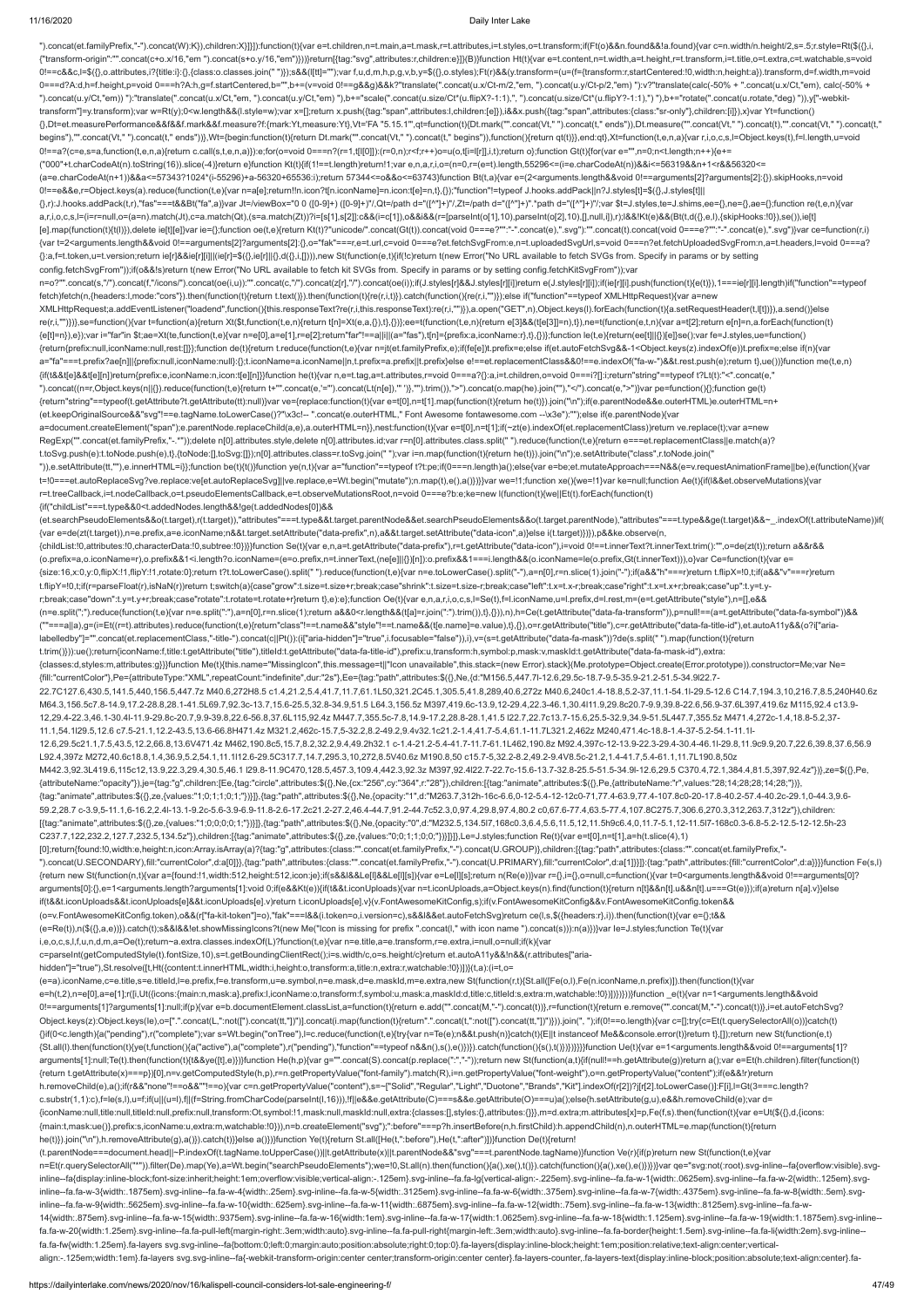layers-text{left:50%;top:50%;-webkit-transform:translate(-50%,-50%);transform:translate(-50%,-50%);-webkit-transform-origin:center center;transform-origin:center center}.fa-layers-counter{background-

color:#ff253a;border-radius:1em;-webkit-box-sizing:border-box;box-sizing:border-box;color:#fff;height:1.5em;line-height:1;max-width:5em;min-width:1.5em;overflow:hidden;padding:.25em;right:0;textoverflow:ellipsis;top:0;-webkit-transform:scale(.25);transform:scale(.25);-webkit-transform-origin:top right;transform-origin:top right}.fa-layers-bottom-right{bottom:0;right:0;top:auto;-webkittransform:scale(.25);transform:scale(.25);-webkit-transform-origin:bottom right;transform-origin:bottom right}.fa-layers-bottom-left{bottom:0;left:0;right:auto;top:auto;-webkit-transform:scale(.25);transform:scale(.25); webkit-transform-origin:bottom left;transform-origin:bottom left;transform-origin:bottom left}.fa-layers-top-right{right:0;top:0;-webkit-transform:scale(.25);transform:scale(.25);-webkit-transform-origin:top right;transfor left{left:0;right:auto;top:0;-webkit-transform:scale(.25);transform:scale(.25);-webkit-transform-origin:top left;transform-origin:top left}.fa-lg{font-size:1.3333333333333333339m;line-height:.75em;vertical-align:-.0667em}. size:.75em}.fa-sm{font-size:.875em}.fa-1x{font-size:1em}.fa-2x{font-size:2em}.fa-3x{font-size:3em}.fa-4x{font-size:4em}.fa-5x{font-size:5em}.fa-6x{font-size:6em}.fa-6x{font-size:6em}.fa-6x{font-size:8em}.fa-8x{font-size:8e size:9em}.fa-10x{font-size:10em}.fa-fw{text-align:center;width:1.25em}.fa-ul{list-style-type:none;margin-left:2.5em;padding-left:0}.fa-ul>li{position:relative}.fa-li{left:-2em;position:absolute;text-align:center;width:2em; height:inherit}.fa-border{border:solid .08em #eee;border-radius:.1em;padding:.2em .25em .15em}.fa-pull-left{float:left}.fa-pull-right{float:right}.fa.fa-pull-left,.fab.fa-pull-left,.fab.fa-pull-left,.fal.fa-pull-left,.fan. left{margin-right:.3em}.fa.fa-pull-right,.fab.fa-pull-right,.fal.fa-pull-right,.fal.fa-pull-right,.far.fa-pull-right,.far.fa-pull-right,.fas.fa-pull-right(nargin-left:.3em}.fa-spin{-webkit-animation:fa-spin 2s infinite lin webkit-animation:fa-spin 1s infinite steps(8);animation:fa-spin 1s infinite steps(8)}@-webkit-keyframes fa-spin{0%{-webkit-transform:rotate(0);transform:rotate(0)}100%{-webkittransform:rotate(360deg);transform:rotate(360deg)}}@keyframes fa-spin{0%{-webkit-transform:rotate(0);transform:rotate(0)}100%{-webkit-transform:rotate(360deg);transform:rotate(360deg)}}.fa-rotate-90{-webkittransform:rotate(90deg);transform:rotate(90deg)}.fa-rotate-180{-webkit-transform:rotate(180deg);transform:rotate(180deg)}.fa-rotate-270{-webkit-transform:rotate(270deg);transform:rotate(270deg)}.fa-flip-horizontal{ webkit-transform:scale(-1,1);transform:scale(-1,1)}.fa-flip-vertical{-webkit-transform:scale(1,-1);transform:scale(1,-1)}.fa-flip-both,.fa-flip-both,da-flip-horizontal.fa-flip-vertical{-webkit-transform:scale(-1,-1)}:root .fa-flip-both,:root .fa-flip-horizontal,:root .fa-flip-vertical,:root .fa-rotate-180,:root .fa-rotate-270,:root .fa-rotate-90{-webkit-filter:none;filter:none}.fa-stack{display:inline-block;height:2em;position:relative;widt stack-1x,.fa-stack-2x{bottom:0;left:0;margin:auto;position:absolute;right:0;top:0}.svg-inline--fa.fa-stack-1x{height:1em;width:1.25em}.svg-inline--fa.fa-stack-2x{height:2em;width:2.5em}.fa-inverse{color:#fff}.sronly{border:0;clip:rect(0,0,0,0);height:1px;margin:-1px;overflow:hidden;padding:0;position:absolute;width:1px}.sr-only-focusable:active,.sr-onlyfocusable:focus{clip:auto;height:auto;margin:0;overflow:visible;position:static;width:auto}.svg-inline--fa .fa-primary{fill:var(--fa-primary-color,currentColor);opacity:1;opacity:1-a-primary-opacity,1)}.svg-inline--fa .fasecondary{fill:var(--fa-secondary-color,currentColor);opacity:.4;opacity:var(--fa-secondary-opacity,.4)}.svg-inline--fa.fa-swap-opacity .fa-primary{opacity:.4;opacity:.4;opacity:or(--fa-secondary-opacity:a;opacity:4)}.svgopacity .fa-secondary{opacity:1;opacity:var(--fa-primary-opacity,1)}.svg-inline--fa mask .fa-primary,.svg-inline--fa mask .fa-secondary{fill:#000}.fad.fa-inverse{color:#fff}";function We(){var t=y,e=w,n=et.familyPrefix,a=et.replacementClass,r=qe;if(n!==t||a!==e){var i=new RegExp("\\.".concat(t,"\\-"),"g"),o=new RegExp("\\--".concat(t,"\\-"),"g"),c=new RegExp("\\.".concat(e),"g");r=r.replace(i,".".concat(n,"- ")).replace(o,"--".concat(n,"-")).replace(c,".".concat(a))}return r}function Xe(){et.autoAddCss&&!Qe&&(Mt(We()),Qe=!0)}function Ge(e,t){return Object.defineProperty(e,"abstract",{get:t}),Object.defineProperty(e,"html", {get:function(){return e.abstract.map(function(t){return he(t)})}}),Object.defineProperty(e,"node",{get:function(){if(p){var t=b.createElement("div");return t.innerHTML=e.html,t.children}}}),e}function Ke(t){var e=t.prefix,n=void 0===e?"fa":e,a=t.iconName;if(a)return me(Je.definitions,n,a)||me(J.styles,n,a)}var Be,Je=new(function(){function t(){!function(t,e){if(!(t instanceof e))throw new TypeError("Cannot call a class as a function")}(this,t),this.definitions={}}var e,n,a;return e=t,(n=[{key:"add",value:function(){for(var e=this,t=arguments.length,n=new Array(t),a=0;a<t;a++)n[a]=arguments[a];var r=n.reduce(this.\_pullDefinitions, {});Object.keys(r).forEach(function(t){e.definitions[t]=\$({},e.definitions[t]||{},r[t]),Bt(t,r[t]),se()})}},{key:"reset",value:function(){this.definitions={}}},{key:"\_pullDefinitions",value:function(i,t){var o=t.prefix&&t.iconName&&t.icon?{0:t}:t;return Object.keys(o).map(function(t){var e=o[t],n=e.prefix,a=e.iconName,r=e.icon;i[n]||(i[n]={}),i[n][a]=r}),i}}])&&i(e.prototype,n),a&&i(e,a),t}()),Qe=!1,Ze={i2svg:function(){var t=0<arguments.length&&void 0!==arguments[0]?arguments[0]:{};if(p){Xe();var e=t.node,n=void 0===e?b:e,a=t.callback,r=void 0===a?function(){}:a;return et.searchPseudoElements&&Ve(n),\_e(n,r)}return St.reject("Operation requires a DOM of some kind.")},css:We,insertCss:function(){Qe||(Mt(We()),Qe=!0)},watch:function(){var t=0<arguments.length&&void 0!==arguments[0]?arguments[0]: {},e=t.autoReplaceSvgRoot,n=t.observeMutationsRoot;!1===et.autoReplaceSvg&&(et.autoReplaceSvg=!0),et.observeMutations=!0,nt(function() {en({autoReplaceSvgRoot:e}),Ae({treeCallback:\_e,nodeCallback:Ue,pseudoElementsCallback:Ve,observeMutationsRoot:n})})}},\$e=(Be=function(t){var e=1<arguments.length&&void 0!==arguments[1]?arguments[1]: {},n=e.transform,a=void 0===n?Ot:n,r=e.symbol,i=void 0!==r&&r,o=e.mask,c=void 0===o?null:o,s=e.maskId,l=void 0===s?null:s,f=e.title,u=void 0===f?null:f,d=e.titleId,m=void 0===d?null:d,h=e.classes,p=void 0===h? []:h,g=e.attributes,v=void 0===g?{}:g,b=e.styles,y=void 0===b?{}:b;if(t){var w=t.prefix,x=t.iconName,k=t.icon;return Ge(\$({type:"icon"},t),function(){return Xe(),et.autoA11y&&(u?v["arialabelledby"]="".concat(et.replacementClass,"-title-").concat(m||Pt()):(v["aria-hidden"]="true",v.focusable="false")),Ut({icons:{main:Re(k),mask:c?Re(c.icon):{found:!1,width:null,height:null,icon: {}}},prefix:w,iconName:x,transform:\$({},Ot,a),symbol:i,title:u,maskId:l,titleId:m,extra:{attributes:v,styles:y,classes:p}})})}},function(t){var e=1<arguments.length&&void 0!==arguments[1]?arguments[1]:{},n=(t||{}).icon? t:Ke(t||{}),a=e.mask;return a&&(a=(a||{}).icon?a:Ke(a||{})),Be(n,\$({},e,{mask:a}))}),tn={noAuto:function(){et.autoReplaceSvg=!1,et.observeMutations=!1,ke&&ke.disconnect()},config:et,dom:Ze,library:Je,parse: {transform:function(t){return Ce(t)}},findIconDefinition:Ke,icon:\$e,text:function(t){var e=1<arguments.length&&void 0!==arguments[1]?arguments[1]:{},n=e.transform,a=void 0===n?Ot:n,r=e.title,i=void 0===r? null:r,o=e.classes,c=void 0===o?[]:o,s=e.attributes,l=void 0===s?{}:s,f=e.styles,u=void 0===f?{}:f;return Ge({type:"text",content:t},function(){return Xe(),Ht({content:t,transform:\$({},Ot,a),title:i,extra: {attributes:l,styles:u,classes:["".concat(et.familyPrefix,"-layers-text")].concat(m(c))}})})},counter:function(t){var e=1<arguments.length&&void 0!==arguments[1]?arguments[1]:{},n=e.title,a=void 0===n? null:n,r=e.classes,i=void 0===r?[]:r,o=e.attributes,c=void 0===o?{}:o,s=e.styles,l=void 0===s?{}:s;return Ge({type:"counter",content:t},function(){return Xe(),function(t){var e=t.content,n=t.title,a=t.extra,r=\$({},a.attributes,n?{title:n}:{},{class:a.classes.join("")}),i=Rt(a.styles);0<i.length&&(r.style=i);var o=[];return o.push({tag:"span",attributes:r,children:[e]}),n&&o.push({tag:"span",att {class:"sr-only"},children:[n]}),o}({content:t.toString(),title:a,extra:{attributes:c,styles:l,classes:["".concat(et.familyPrefix,"-layers-counter")].concat(m(i))}})})},layer:function(t){var e=(1<arguments.length&&void 0!==arguments[1]?arguments[1]:{}).classes,n=void 0===e?[]:e;return Ge({type:"layer"},function(){Xe();var e=[];return t(function(t){Array.isArray(t)?t.map(function(t){e=e.concat(t.abstract)}):e=e.concat(t.abstract)}), [{tag:"span",attributes:{class:["".concat(et.familyPrefix,"-layers")].concat(m(n)).join(" ")},children:e}]})},toHtml:he},en=function(){var t=(0<arguments.length&&void 0!==arguments[0]?arguments[0]: {}).autoReplaceSvgRoot,e=void 0===t?b:t;(0<Object.keys(J.styles).length||et.autoFetchSvg)&&p&&et.autoReplaceSvg&&tn.dom.i2svg({node:e})};!function(t){try{t()}catch(t){if(!E)throw t}}(function(){u&& (v.FontAwesome||(v.FontAwesome=tn),nt(function(){en(),Ae({treeCallback:\_e,nodeCallback:Ue,pseudoElementsCallback:Ve})})),J.hooks=\$({},J.hooks,{addPack:function(t,e){J.styles[t]=\$({},J.styles[t]|| {},e),se(),en()},addShims:function(t){var e;(e=J.shims).push.apply(e,m(t)),se(),en()}})})}(); var l,a;l=this,a=function(){"use strict";var l={},a={};try{"undefined"!=typeof window&&(l=window),"undefined"!=typeof document&&(a=document)}catch(l){}var e=(l.navigator|{}}).userAgent,r=void 0===e?"":e,n=l,o=a,u= (n.document,!!o.documentElement&&!!o.head&&"function"==typeof o.addEventListener&&o.createElement,~r.indexOf("MSIE")||r.indexOf("Trident/"),"\_\_\_FONT\_AWESOME\_\_\_"),t=function() {try{return"production"===process.env.NODE\_ENV}catch(l){return!1}}();var f=n||{};f[u]||(f[u]={}),f[u].styles||(f[u].shyles={}),f[u].hooks||(f[u].hooks={}),f[u].shims||(f[u].shims=[]);var i=f[u],s=[["glass",null,"glass-mart ["meetup","fab",null],["star-o","far","star"],["remove",null,"times"],["close",null,"times"],["gear",null,"toog"],["trash-o","far","tarh-alt"],["file-o","far","falr","far","clock-o","far","clock"],["arrow-circle-o-down","f down"],["arrow-circle-o-up","far","arrow-alt-circle-up"],["play-circle-o","far","play-circle"],["repeat",null,"redo"],["rotate-right",null,"redo"],["refresh",null,"sync"],["list-alt","far","far","farl","dedent",null,"outde camera",null,"video"],["picture-o","far","image"],["photo","far","image"],["image","far","image"],["pencil",null,"pencil",null,"map-marker",null,"map-marker-alt"],["pencil-square-o","far","edit"],["share-square-o","far","s square"],["check-square-o","far","check-square"],["arrows",null,"arrows-alt"],["times-circle-o","far","times-circle"],["check-circle-o","far","check-circle-o","far","check-circle-o","far","check-circle-o","far","check-circ ["compress",null,"compress-alt"],["eye","far",null],["eye-slash","far",null],["warning",null,"exclamation-triangle"],["calendar",null,"calendar-alt"],["arrows-v",null,"arrows-alt-v"],["arrows-h",null,"arrows-alt-h"],["barchart","far","chart-bar"],["bar-chart-o","far","chart-bar"],["twitter-square","fab",null],["facebook-square","fab",null],["gears",null,]"gears",null,"cogs"],["thumbs-o-up","far","thumbs-o-down","far","thumbs-o-down","far", o","far","heart"],["sign-out",null,"sign-out-alt"],["linkedin-square","fab","linkedin"],["thumb-tack",null,"thumbtack"],["external-link",null,"external-link-alt"],["sign-in",null,"sign-in-alt"],["github-square","fab",null] o","far","lemon"],["square-o","far","square"],["bookmark-o","far","bookmark"],["twitter","fab",null],["facebook","fab","facebook-f"],["facebook-f","fab","facebook-f"],["facebook-f"],["github","fab",null],["credit-card","fa ["hdd-o","far","hdd"],["hand-o-right","far","hand-point-right"],["hand-o-left","far","hand-point-left"],["hand-o-up","far","hand-point-up"],["hand-o-down","far","hand-point-down"],["arrows-alt",null,"expand-arrows-alt"], ["group",null,"users"],["chain",null,"link"],["scissors",null,"cut"],["files-o","far","copy"],["floppy-o","far","save"],["navicon",null,"bars"],["reorder",null,"bars"],["pinterest',"fab",null],["pinterest-square","fab",nul square","fab",null],["google-plus","fab","google-plus-g"],["money","far","money-bill-alt"],["unsorted",null,"sort-desc",null,"sort-down"],["sort-asc",null,"sort-up"],["inkedin","fab","linkedin-in"],["rotate-left",null,"und ["legal",null,"gavel"],["tachometer",null,"tachometer-alt"],["dashboard",null,"tachometer-alt"],["comment-o","far","comment"],["comments-o","far","comments"],["flash",null,"bolt"],["clipboard","far",null], ["paste","far","clipboard"],["lightbulb-o","far","lightbulb"],["exchange",null,"exchange-alt"],["cloud-download",null,"cloud-download-alt"],["cloud-upload",null,"cloud-upload-alt"],["bell-o","far","bell"],["cutlery",null," ["file-text-o","far","file-alt"],["building-o","far","building"],["hospital-o","far","hospital"],["tablet",null,"tablet-alt"],["mobile-alt"],["mobile-phone",null,"mobile-alt"],["mobile-alt"],["circle-o","far","circle"],["m ["github-alt","fab",null],["folder-o","far","folder"],["folder-open-o","far","folder-open"],["smile-o","far","smile"],["frown-o","far","frown"],["meh-o","far","meh"],["keyboard-o","far","keyboard"],["flag-o","far","flag"], all",null,"reply-all"],["star-half-o","far","star-half"],["star-half-empty","far","star-half"],["star-half-full","far","star-half-full","far","star-half"],["code-fork",null,"code-branch"],["chain-broken",null,"unlink"],["s o","far","calendar"],["maxcdn","fab",null],["html5","fab",null],["css3","fab",null],["css3","fab",null],["cket",null],"["cket",null],"ticket-alt"],["minus-square-o","far","minus-square"],["level-up",null,"level-up-alt"],[" square",null,"pen-square"],["external-link-square",null,"external-link-square-alt"],["compass","far",null],["caret-square-o-down","far","caret-square-down"],["toggle-down","far","caret-square-down"],["caret-square-down"],[ up","far","caret-square-up"),["toggle-up","far","caret-square-up"],["caret-square-o-right","far","caret-square-right"],["toggle-right","far","caret-square-right"],["toggle-right"],"caret-square-square-right"],["coret-squar sign"],["usd",null,"dollar-sign"],["dollar",null,"dollar-sign"],["inr",null,"rupee-sign"],["inpee-sign"],["inpee-sign"],["inpee-sign"],["ppy",null,"yen-sign"],["cny",null,"yen-sign"],["rmb",null,"yen-sign"],["ryen",null,"y ["ruble",null,"ruble-sign"],["rouble",null,"ruble-sign"],["krw",null,"won-sign"],["won",null,"won-sign"],["btc","fab",null],["bitcoin","fab","btc"],["fle-text",null,"file-alt"],["sort-alpha-asc",null,"sort-alpha-down"],["s desc",null,"sort-alpha-down-alt"],["sort-amount-asc",null,"sort-amount-down"],["sort-amount-desc",null,"sort-amount-down-alt"],["sort-numeric-asc",null,"sort-numeric-down"],["sort-numeric-desc",null,"sort-numeric-downalt"],["youtube-square","fab",null],["youtube","fab",null],["xing","fab",null],["xing-square","fab",null],["youtube-play","fab","youtube-play","fab","youtube"],["dropbox","fab",null],["stack-overflow","fab",null],["stagram ["flickr","fab",null],["adn","fab",null],["bitbucket","fab",null],["bitbucket-square","fab","bitbucket-square","fab","bitbucket"],["tumblr","fab",null],["tumblr","fab",null],["tumblr-square","fab",null],["tumblr-square","f arrow-alt-up"],["long-arrow-left",null,"long-arrow-alt-left"],["long-arrow-right",null,"long-arrow-alt-right"],["apple","fab",null],["windows","fab",null],["android","fab",null],["linux","fab",null],["dribbble","fab",null], ["skype","fab",null],["foursquare","fab",null],["trello","fab",null],["gratipay","fab",null],["gritip","fab","ab","gratipay"],["stip","fab","gratipay"],["san-o","far","sun"],["moon-o","far","moon"],["vk","fab",null],["weib ["pagelines","fab",null],["stack-exchange","fab",null],["arrow-circle-o-right","far","arrow-alt-circle-right"],["arrow-circle-o-left","far","arrow-alt-circle-o-left","far","arrow-alt-circle-left"],["caret-square-left","far square-left"],["dot-circle-o","far","dot-circle"],["vimeo-square","fab",null],["try",null,"lira-sign"],["turkish-lira",null,"lira-sign"],["plus-square-o","far","plus-square"],["slack","fab",null],["wordpress","fab",null],[ ["institution",null,"university"],["bank",null,"university"],["mortar-board",null,"graduation-cap"],["yahoo","fab",null],["google","fab",null],["reddit-square","fab",null],["reddit-square","fab",null],["stumbleupon-circle" ["stumbleupon","fab",null],["delicious","fab",null],["digg","fab",null],["pied-piper-pp","fab",null],["pied-piper-alt","fab",null],["drupal","fab",null],["joomla","fab",null],["spoon",null,"utensil-spoon"],["behance","fab" ["behance-square","fab",null],["steam","fab",null],["steam-square","fab",null],["automobile",null,"car"],["envelope-o","far","envelope"],["spotify","fab",null],["deviantart","fab",null],["soundcloud","fab",null],["file-pdfo","far","file-pdf"],["file-word-o","far","file-word"],["file-excel-o","far","file-excel"],["file-excel"],["file-powerpoint-o","far","file-powerpoint"],["file-image-o","far","file-image"],["file-photo-o","far","file-image" ["file-archive-o","far","file-archive"],["file-zip-o","far","file-archive"],["file-audio-o","far","file-audio"],["file-sumd-o","far","far-sund-o","far","file-sudio"],["file-sudio"],["file-video",["file-video"],["file-video code"],["vine","fab",null],["codepen","fab",null],["jsfiddle","fab",null],["life-ring","far",null],["life-bouy","far","life-ring"],["life-buoy","far","life-buoy","far","life-ring"],["life-saver","far","life-ring"],["suppor notch",null,"circle-notch"],["rebel","fab",null],["ra","fab","rebel"],["resistance","fab","rebel"],["empire","fab",null],["ge","fab","empire"],["git-square","fab",null],["git","fab",null],["yit","fab",null],["yit-"fab",nul square","fab","hacker-news"],["yc-square","fab","hacker-news"],["tencent-weibo","fab",null],["qq","fab",null],["weixin","fab",null],["wechat","fab",null],["wechat","fab",mull],["wechat","fab",mull],["wechat","fab",mull],[" ["send-o","far","paper-plane"],["circle-thin","far","circle"],["header",null,"heading"],["sliders",null,"sliders-h"],["ttbol-o","far","futbol"],["soccer-ball-o","far","futbol"],["slideshare","fab",null],["twitch","fab",nul ["newspaper-o","far","newspaper"],["paypal","fab",null],["google-wallet","fab",null],["cc-visa","fab",null],["cc-mastercard","fab",null],["cc-discover","fab",null],["cc-amex","fab",null],["cc-paypal","fab",null],["ccstripe","fab",null],["bell-slash-o","far","bell-slash"],["trash",null,"trash-alt"],["copyright","far",null],["eyedropper",null,"eve-dropper"],["area-chart",null,"chart-area"],["pie-chart",null,"chart-pie"],["line-chart",nu ["lastfm","fab",null],["lastfm-square","fab",null],["ioxhost","fab",null],["angellist","fab",null],["cc","far","closed-captioning"],["ils",null,"shekel-sign"],["shekel",null,"shekel-sign"],["sheqel",null,"shekel-sign"], ["meanpath","fab","font-awesome"],["buysellads","fab",null],["connectdevelop","fab",null],["dashcube","fab",null],["forumbee","fab",null],["leanpub","fab",null],["sellsy","fab",null],["shirtsinbulk","fab",null], ["simplybuilt","fab",null],["skyatlas","fab",null],["diamond","far","gem"],["intersex",null,"transgender"],["facebook-official","fab","facebook"],["pinterest-p","fab",null],["whatsapp","fab",null],["hotel",null,"bed"], ["viacoin","fab",null],["medium","fab",null],["y-combinator","fab",null],["yc","fab","y-combinator"],["optin-monster","fab",null],["opencart","fab",null],["expeditedssl","fab",null],["battery-4",null,"battery-full"],